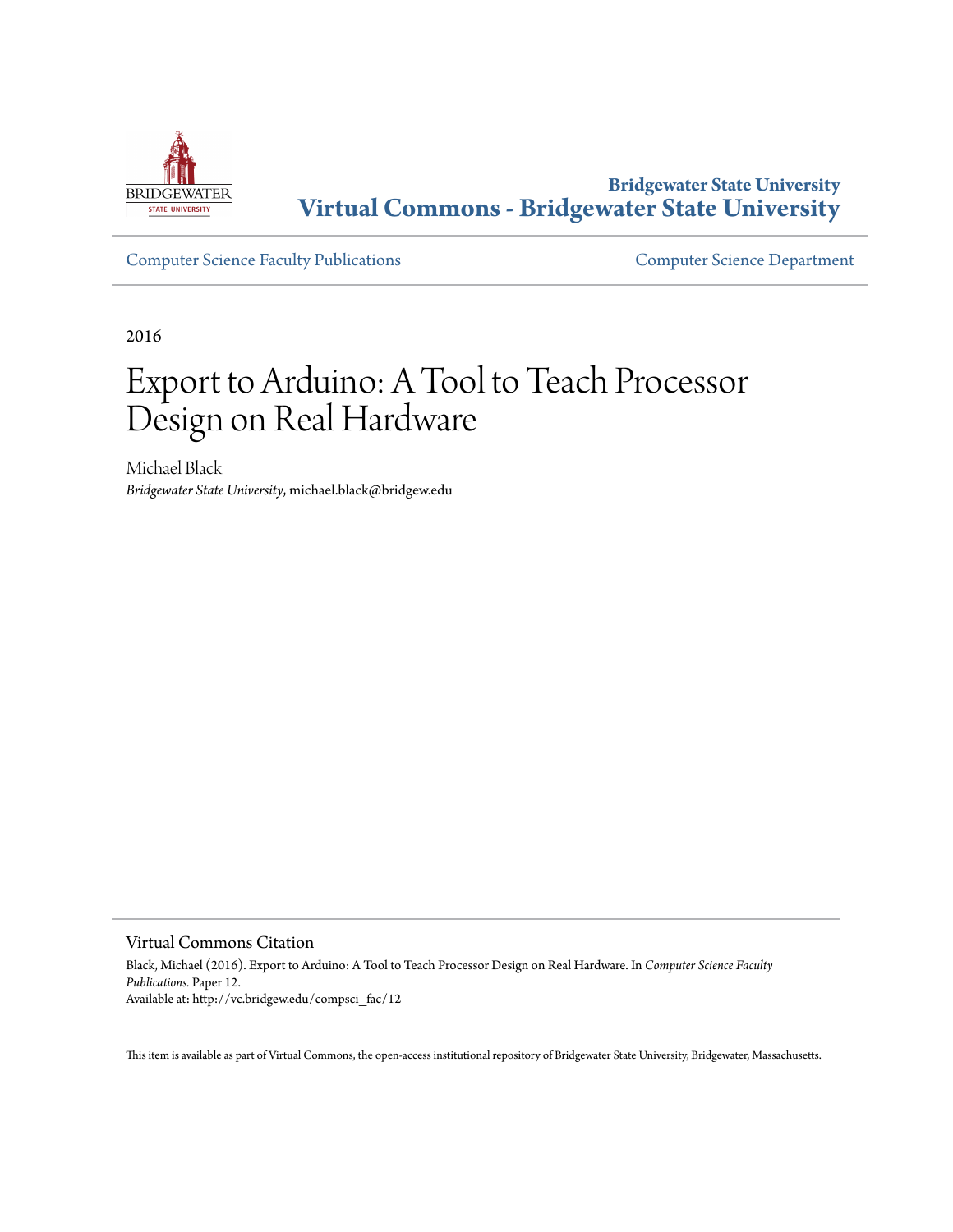# **"EXPORT TO ARDUINO": A TOOL TO TEACH PROCESSOR**

# **DESIGN ON REAL HARDWARE** \*

*Michael Black Department of Computer Science Bridgewater State University michael.black@bridgew.edu*

#### **ABSTRACT**

Many computer organization courses teach digital design and processor architecture without a hardware lab or physical equipment. This paper introduces a module to allow students to export digital designs as C programs that run on an inexpensive Arduino Uno, thereby allowing students to test and observe their designs in actual hardware with minimal setup time and equipment. The module runs within Emumaker86, an open-source digital design tool previously developed by the author for teaching microprocessor architecture, and can handle designs ranging from simple combinational circuits to a complete processor. Students were given this module in an undergraduate "Systems Computing" course, and developed a traffic light controller, a postfix evaluator, and a processor of their own design.

## **INTRODUCTION**

A single course in "Computer Organization", as taught in many liberal arts computer science programs and recommended in the ACM core curriculum [1], is typically a major's sole exposure to computer hardware. This course must consequently cover a wide range of material, including digital design, assembly language, and processor microarchitecture. One of the challenges in teaching computer hardware is exposing students to physical hardware: chips, wires, lights, switches. Ideally students would gain a tangible appreciation for digital circuits by actually building them, but this requires equipment, expertise, lab time, and setup / takedown time. Another challenge is the sheer breadth and complexity of the material makes it difficult to assign design projects. In a

 $\mathcal{L}_\mathcal{L} = \{ \mathcal{L}_\mathcal{L} = \{ \mathcal{L}_\mathcal{L} = \{ \mathcal{L}_\mathcal{L} = \{ \mathcal{L}_\mathcal{L} = \{ \mathcal{L}_\mathcal{L} = \{ \mathcal{L}_\mathcal{L} = \{ \mathcal{L}_\mathcal{L} = \{ \mathcal{L}_\mathcal{L} = \{ \mathcal{L}_\mathcal{L} = \{ \mathcal{L}_\mathcal{L} = \{ \mathcal{L}_\mathcal{L} = \{ \mathcal{L}_\mathcal{L} = \{ \mathcal{L}_\mathcal{L} = \{ \mathcal{L}_\mathcal{$ 

Copyright © 2016 by the Consortium for Computing Sciences in Colleges. Permission to copy \* without fee all or part of this material is granted provided that the copies are not made or distributed for direct commercial advantage, the CCSC copyright notice and the title of the publication and its date appear, and notice is given that copying is by permission of the Consortium for Computing Sciences in Colleges. To copy otherwise, or to republish, requires a fee and/or specific permission.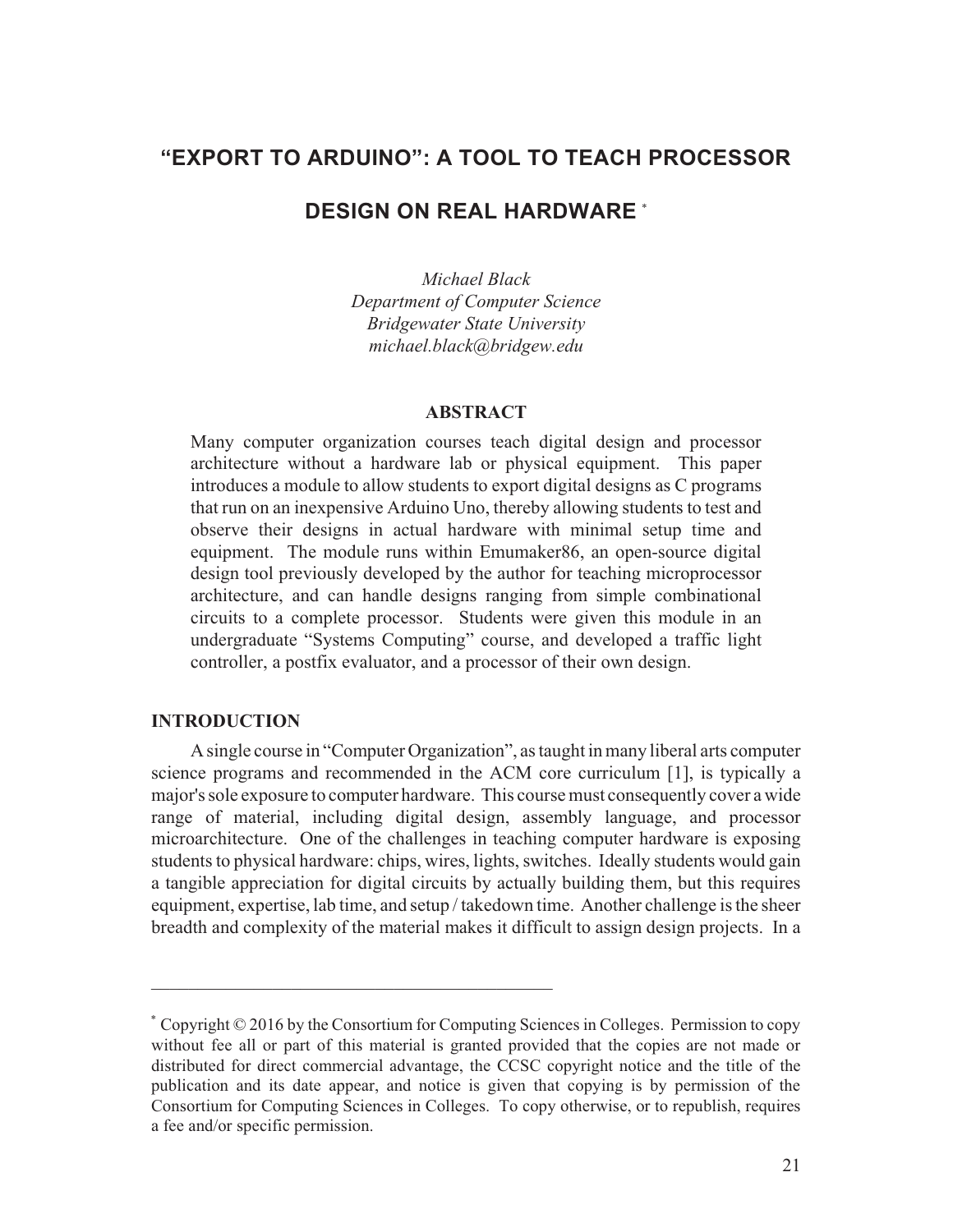course on processor design it would be nice for students to design a processor, preferably out of NAND gates, but the scale of that project and limited time makes this impractical.

Inexpensive, widely used microcontroller boards, the Arduino in particular, offer a solution to the hardware challenge. A single Arduino Uno board, containing a C programmable Atmel microcontroller, USB serial interface, and breakout pins, can be purchased from Amazon for between \$5 and \$20. For approximately \$60, less than a typical textbook, Arduino "starter kits" are sold that include a breadboard, wires, switches, and LEDs. Several digital design software tools have been developed for teaching computer hardware [4]. These range from circuit simulators at the lowest level to CPU emulators intended for learning assembly programming. Recently, a few tools have been developed to bridge the gap and teach processor microarchitecture design [7]. These include Emumaker86 [2,3], a digital simulator developed by the author that specifically teaches undergraduates to design processors. Emumaker86's processor design engine has two components: a datapath tool for placing registers, muxes, buses, and logic gates, and a control tool for scripting the control unit's state machine. Up until now, Emumaker86, like many other educational digital simulators, can only model the hardware behavior virtually on the user's computer screen. The product of the research described in this paper is a tool that takes a simulated Emumaker86 processor circuit and compiles it to an identical C program that runs on an Arduino board. A student, after composing and simulating a circuit, calls this "Export" tool, uploads its output to an Arduino board, connects LEDs and switches to the appropriate Arduino pins, and can physically see and test the design. Additionally, the student can now use this reprogrammed Arduino to integrate the student's design into a larger circuit.

A model for this work is programmable logic chips, such as FPGAs, that are programmed using a hardware descriptor language such as Verilog [6]. The disadvantage of these compared with Arduinos is cost and learning curve, both in installing and using the software and learning a new language. Here, in contrast, students draw their circuits graphically, and the Export tool autogenerates the C code, which the students are not required to understand. The author designed this Export tool to instruct a "Systems Computing" course with 16 students. Three multiweek design projects were created for this course and assigned to students in teams of two. These projects were: 1) a traffic light controller, 2) a stack-based postfix expression evaluator, 3) a complete 8-bit processor of the student's own design; and are explained in greater detail in this paper. The Export tool was developed concurrently with the course, and student experience and feedback was used in its development.

The Emumaker86 simulator with the Export tool integrated is posted at https://github.com/mdblack/simulator.html and are freely distributed under the GPL license.

#### **THE EXPORT TOOL**

The Export Tool, while written initially as a standalone application, is packaged as a module within Emumaker86 and called with a button-press within that program. It generates an Arduino .ino project file, which the student then loads into the Arduino utility and flashes to the board.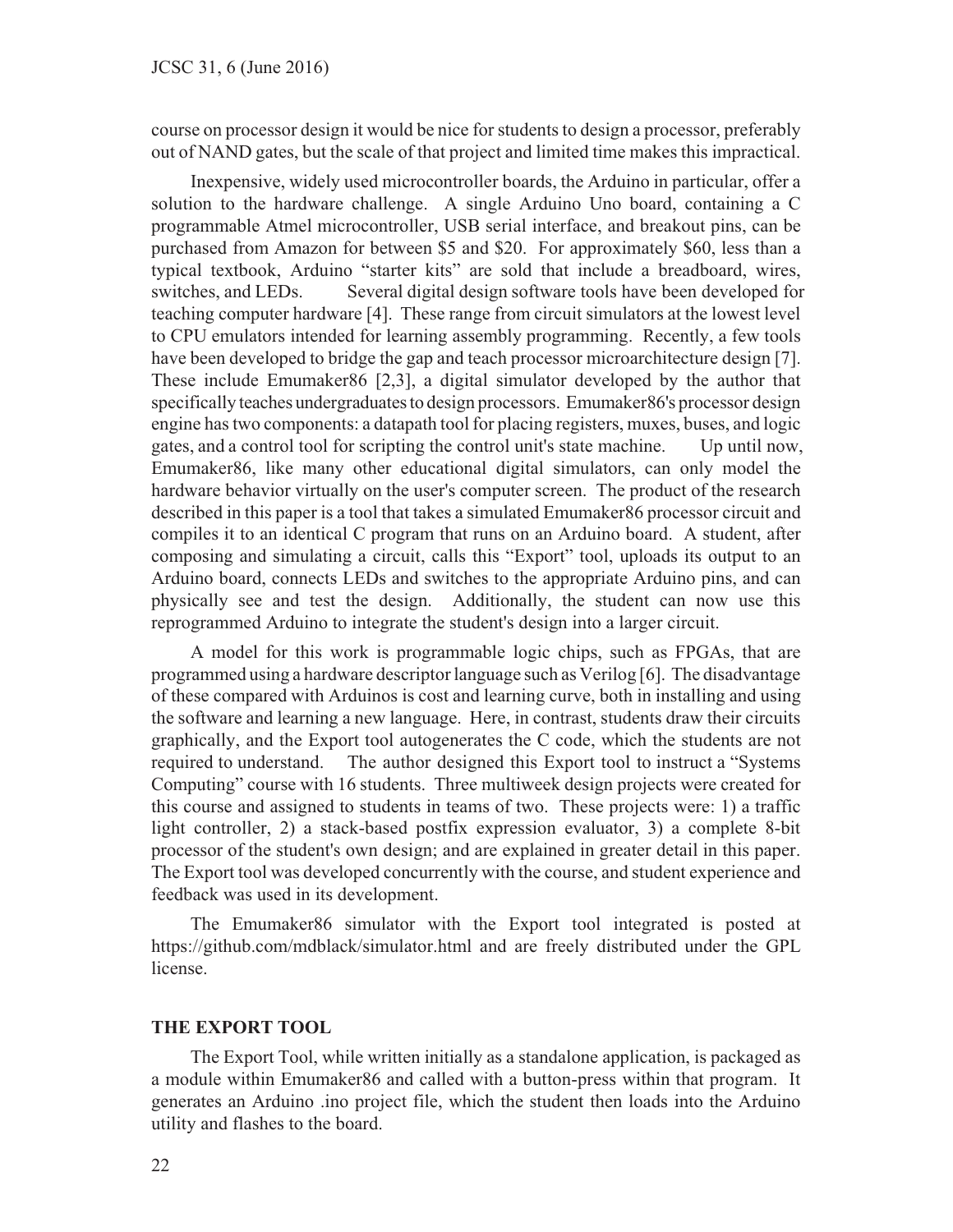Emumaker86 designs are drawn in a graphical interface and saved in a custom XML format. Each component has a type, an identifier, a bit-width, and an X-Y coordinate for display. Buses include, additionally, a sink, provided the bus's output connects to a non-bus. This format, which was intended solely for reproducing the circuit visually, is used as input to the Export tool. The output is a C program, in the Arduino dialect, where each component is modeled in code. An Arduino program has two basic functions: *setup()* which runs once, and *loop()* which runs repeatedly as fast as possible. The Export tool generates this Arduino code as follows:

1. A global array *int table[]* is made to store the current value of each component in the circuit.

2. In *setup()*, Arduino pins are mapped to input and output pins in the circuit. Comments are provided in the code for the student that tell which Arduino pins map to which I/O pins.

3. In *loop()*, each combinational component is translated to a single line of C code. Figure 1 shows how a D flip-flop consisting of basic logic gates is converted into the equivalent C statements. Also supported are adders, negators, comparators, bus splitters and joiners, and lookup tables (ROMs). The contents of lookup tables are stored as global arrays.

4. In a final post-processing stage, all units are renumbered so that the table[] is as small as possible.



Figure 1: Example Emumaker86 circuit and the autogenerated C code

The C program models the circuit by iteratively converging on the correct result. Initially only the input pins have a correct value. The second time *loop()* runs, components sourced by the input pins produce a correct value, the third time components two away from the inputs are corrected, and so on. As the Arduino Uno has a clock rate of 16MHz, this appears instantaneous to the user. Sequential units — registers (edge-triggered D flip flops) and register files (tables of registers that can be indexed) are handled as a special case. All registers are synchronized to a global clock pin assigned to Arduino pin 2. A second global *registerInput[]* holds incoming values. When the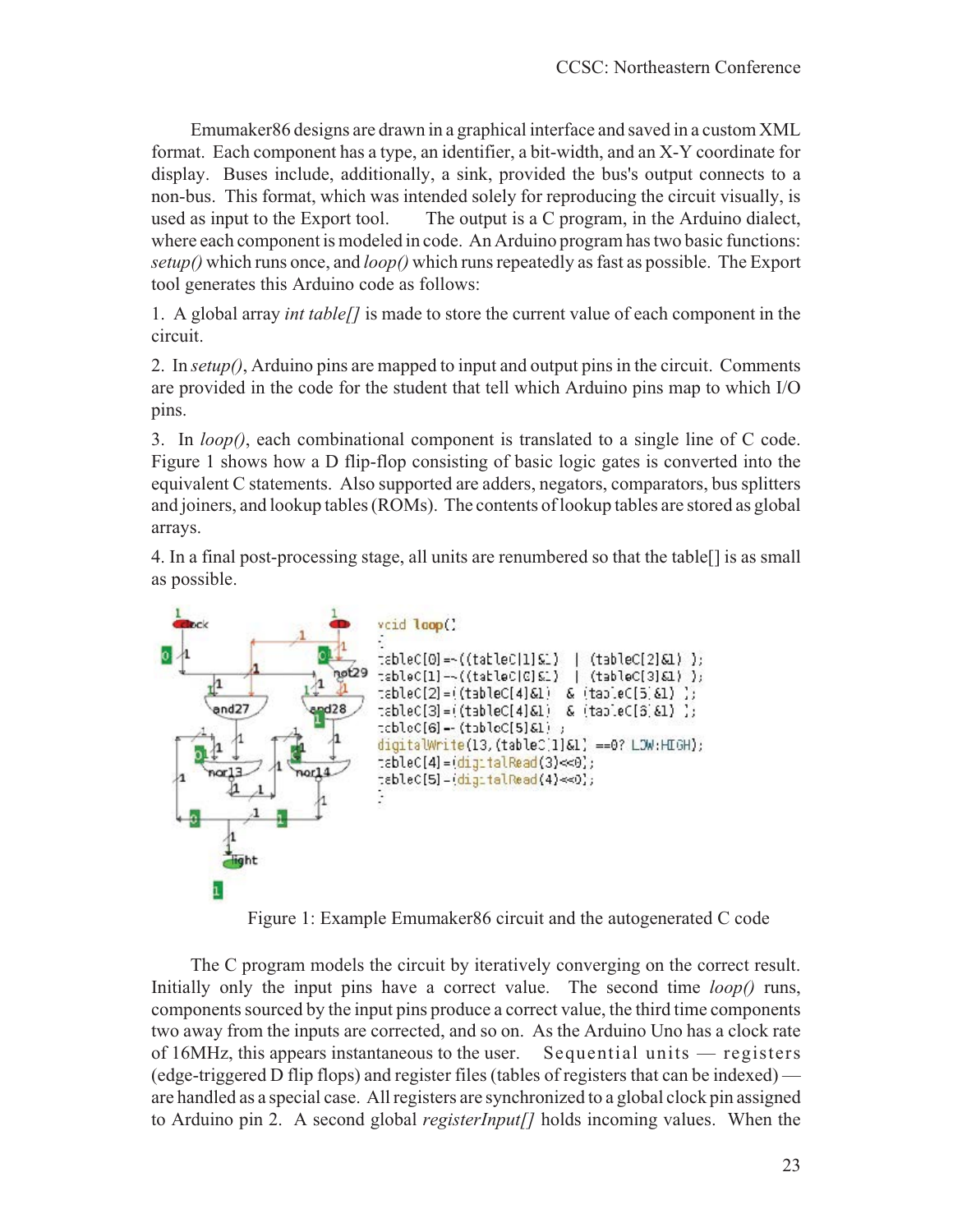clock pin changes from low to high, all registerInputs are copied to their appropriate table entries. An optional disable input to the register will prevent it from being clocked.

In the initial development, buses were also translated as simple assignment statements, such as *table[2]=table[1]*; This resulted, however, in massive programs that would not fit on an Arduino Uno, as many students would draw far more buses than they needed. An additional translation stage was consequently added. Each bus is traced back to the component sourcing it, that component is directly connected to the bus's output, and the bus is removed from the C program. This tended to reduce the program size by 60-70%.

#### **THE COURSE**

The author tested the tool on an elective course while it was being developed. "Systems Computing" was a one-off special topics course open to any student who had completed the basic programming requirements. 16 students took the class. Of these students, 8 reported in an anonymous survey having learned assembly language previously and 4 said that they had circuit wiring experience. For materials, students were required to purchase an Arduino Uno and encouraged to buy a "starter kit" with breadboard, wires, and LEDs. For students who did not get the starter kit, some breadboards and parts were made available.

#### **PROJECTS**

The author developed three projects for this course: a traffic light controller, a postfix evaluator, and a simple processor. The first project, assigned approximately three weeks into the semester, had students design a state machine for a T-junction traffic intersection between a busy road and a smaller road. The outputs of the circuit are six LEDs: red, yellow, and green for each direction; the input represents whether a car is present on the smaller road. A state diagram is provided to the students, but they must produce the equations, simplify them, and construct the circuit entirely out of basic gates and registers. Figure 2 shows, partially, a student Emumaker86 circuit and the student's Arduino circuit. The project was successfully completed by all 16 students.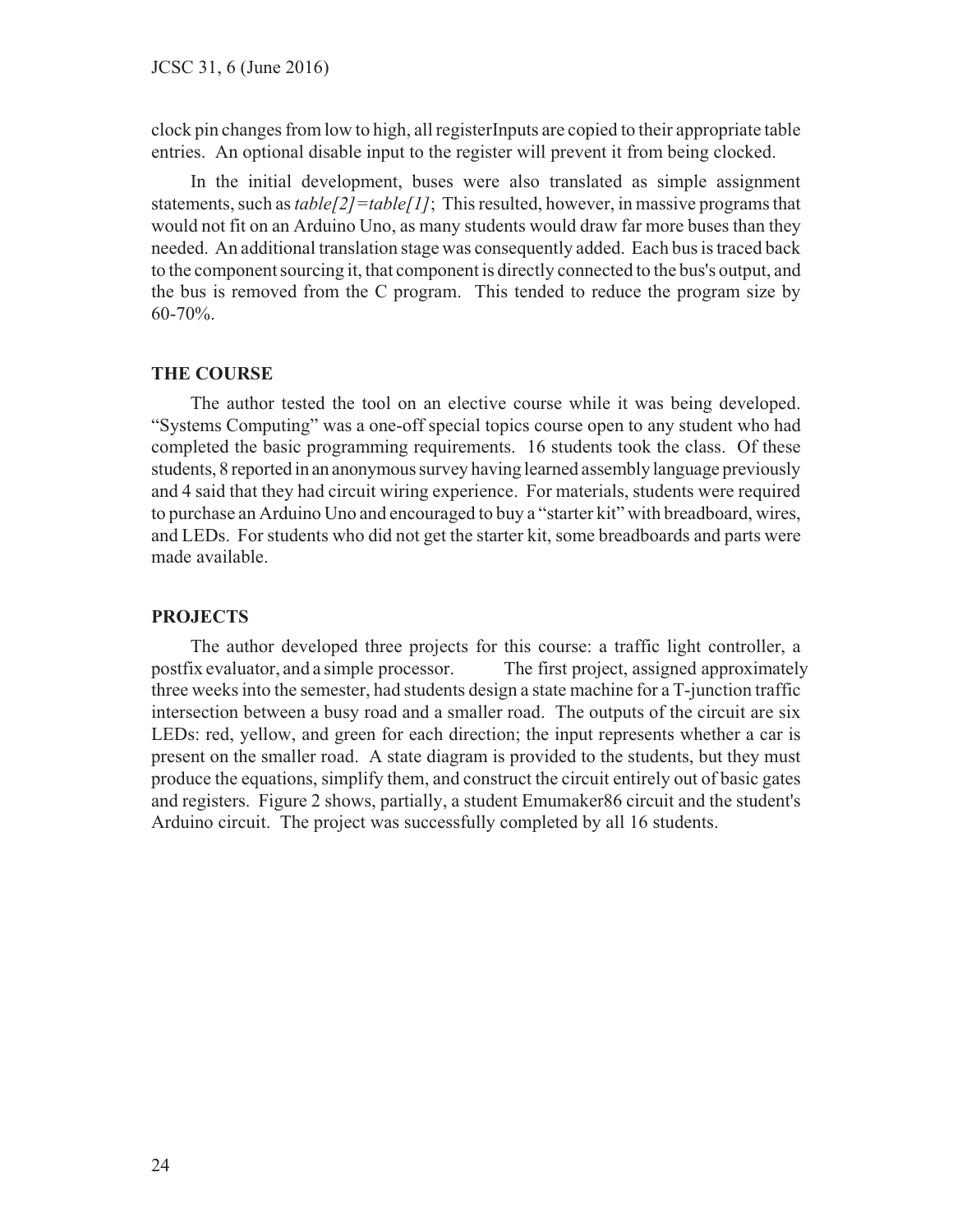

to build a 4-bit stack-based evaluator with a small 3-bit instruction set inspired by Java byte code:

 $000,001,010$  iconst  $0$ , iconst  $1$ , iconst  $5$ : push  $0$ ,  $1$ ,  $5$  to the stack 011,100 add, sub: pop two values, add or subtract, push the result 101 swap: pop two values and push them back in reverse 110 pop: pop a value and display it to an output pin

Unlike a true processor, there is no instruction storage or branch instructions. The input to the circuit are 3 push buttons for the instruction and a single "Clock" button, the output is the 4 LED result. However, like real processors, some instructions (add, sub, swap) took 4 cycles; the student must press Clock four times to see the result. Students demonstrated their work by running the test program:

1 1 + 5 SWAP - POP

If the lights show *0011 (3)*, the student was given full credit. For this assignment students were given detailed instructions: they started by building a stack with push, pop, and no-action operations, and then constructing an adder and swap mechanism around their stack. Unlike the first project, they were encouraged to use multiplexors instead of gates



and program lookup tables to control them. Figure 3 shows part of a student's design and the resulting board. The project was successfully completed by 2/3 of the students.

For the third project, students built an 8-bit processor to implement a simple instruction set. A small example instruction set was given to the students, but for full credit they had to design and